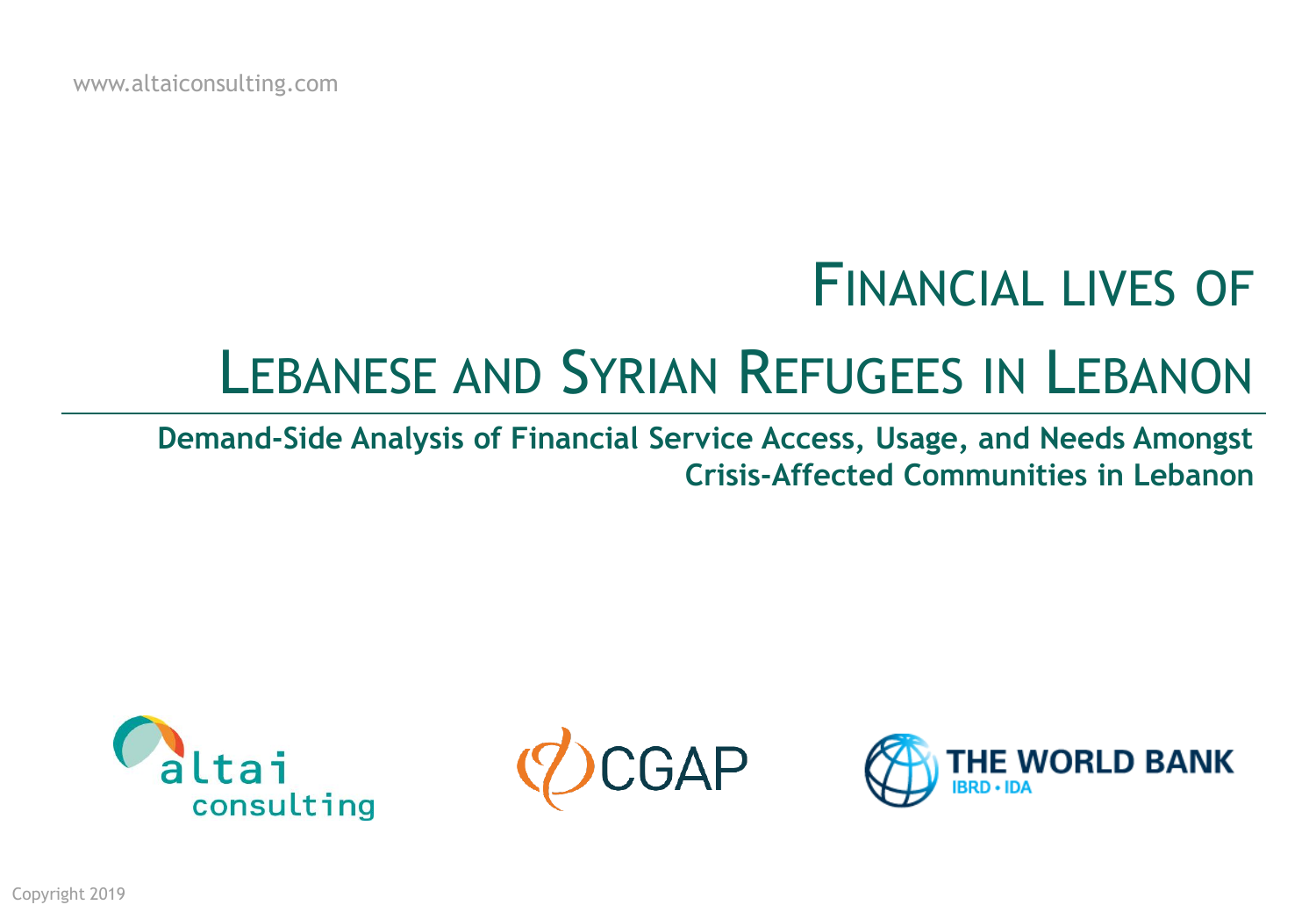72 face-to-face interviews were conducted across four segments with quotas for men, women and households

| Approach                                              |                                                                                                                                                                                                                                                                                         |                               |                                                                                                                                           |  |  |  |
|-------------------------------------------------------|-----------------------------------------------------------------------------------------------------------------------------------------------------------------------------------------------------------------------------------------------------------------------------------------|-------------------------------|-------------------------------------------------------------------------------------------------------------------------------------------|--|--|--|
| <b>Qualitative</b><br><b>Research</b>                 | • In-depth interviews and focus group discussions with Lebanese and Syrian Refugees<br>in Lebanon<br>• Quotas for segments (below) and gender<br>• Results presented are from qualitative research and do not seek to be<br>representative of all Syrian Refugees and Affected Lebanese |                               |                                                                                                                                           |  |  |  |
|                                                       |                                                                                                                                                                                                                                                                                         |                               |                                                                                                                                           |  |  |  |
|                                                       | Segmentation                                                                                                                                                                                                                                                                            |                               |                                                                                                                                           |  |  |  |
| <b>Vulnerable</b><br><b>Syrian</b><br><b>Refugees</b> | • Vulnerable: Live in informal<br>accommodation (incl. tents) or<br>formal accommodation but<br>without an official electricity bill                                                                                                                                                    | Low-income<br>Lebanese        | • Low-income: Live in one of the<br>most vulnerable cadastres in the<br>country and have a monthly<br>income inferior to \$450            |  |  |  |
| <b>Developing</b><br><b>Syrian</b><br><b>Refugees</b> | • Developing: Live in formal<br>accommodation and have an<br>official electricity bill                                                                                                                                                                                                  | Middle-<br>income<br>Lebanese | • Middle-income: Live in one of<br>the most vulnerable cadastres in<br>the country and have a monthly<br>income between \$450 and \$1,500 |  |  |  |

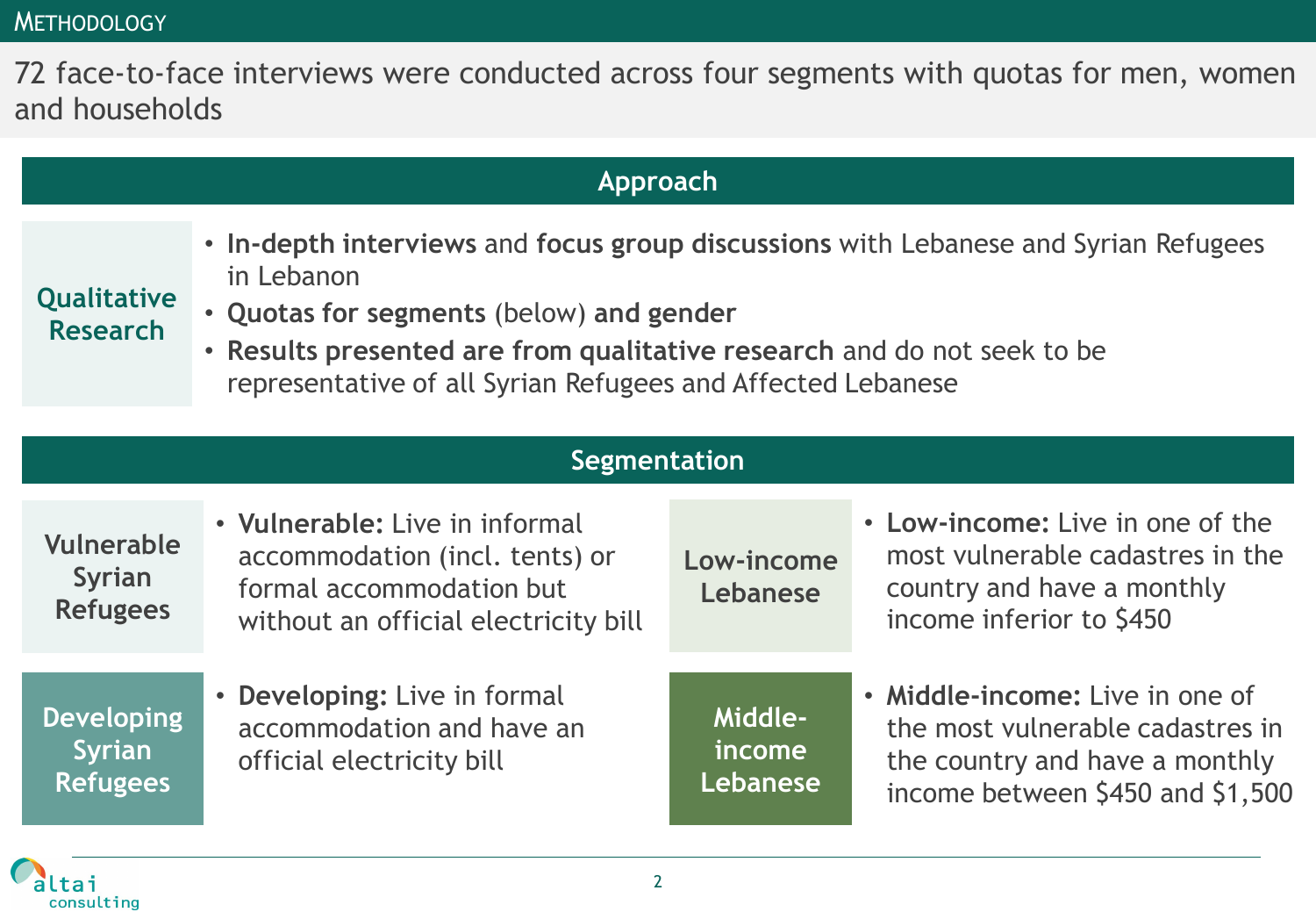#### TYPICAL HOUSEHOLD INCOME

With the exception of Middle-income Lebanese, the analysis of income patterns shows the importance of irregular and seasonal income sources

**Charts below present results for one household in each category that showed several key characteristics emerging from the research. Figures ARE NOT category averages and, in some cases, may mask strong disparities**

|                                                | <b>Vulnerable Syrian</b><br><b>Refugees</b>                         | <b>Developing Syrian</b><br><b>Refugees</b>                                         | Low-income<br>Lebanese                                                                | Middle-income<br>Lebanese                                 |
|------------------------------------------------|---------------------------------------------------------------------|-------------------------------------------------------------------------------------|---------------------------------------------------------------------------------------|-----------------------------------------------------------|
| Monthly Income (12<br>months average)          | $~-350$ USD                                                         | $~500$ USD                                                                          | $~-400$ USD                                                                           | $-1,200$ USD                                              |
| <b>Monthly Expenses</b><br>(12 months average) | $-450$ USD                                                          | $~1$ -700 USD                                                                       | $~-400$ USD                                                                           | $-1,100$ USD                                              |
| Net income<br>category                         | <b>Surviving</b><br>Negative income<br>most months, growing<br>debt | <b>Struggling</b><br>Frequent debt<br>(especially winter),<br>almost unable to save | <b>Struggling</b><br>Frequent debt<br>(especially winter),<br>limited ability to save | <b>Managing</b><br>Enough income, some<br>ability to save |
| Seasonal variation<br>in income (USD)          | $X$ 2.7<br>530<br>200<br>Winter<br>Summer                           | $X$ 1.4<br>750<br>530<br>Winter<br>Summer                                           | $X$ 1.3<br>550<br>375<br>Winter<br>Summer                                             | 1,20<br>1,20<br>$\overline{0}$<br>Winter<br>Summer        |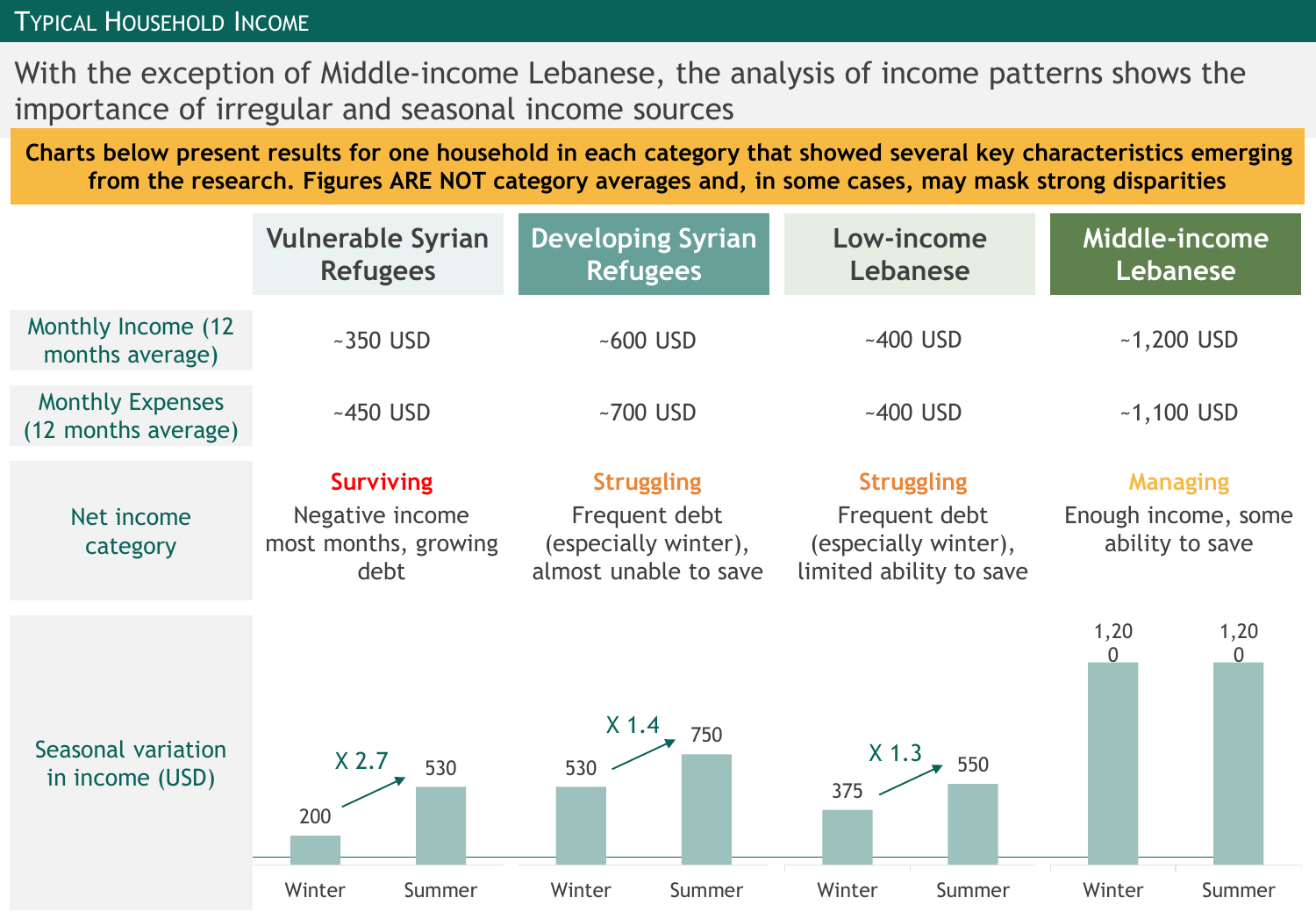### TYPICAL HOUSEHOLD EXPENSES

## Expenses on accommodation are a key differentiator in the expense break-down across interviewed households



• **Lebanese respondents are more likely to own their accommodation and not have a rent to pay**

## **Key learnings**

tai consulting

- Among Syrian Refugees, the main difference is that **Developing households have formal accommodation** and therefore spend more on utilities and rent
	- Expenses of Middle-income Lebanese highlight a higher ability to save and also to access formal loans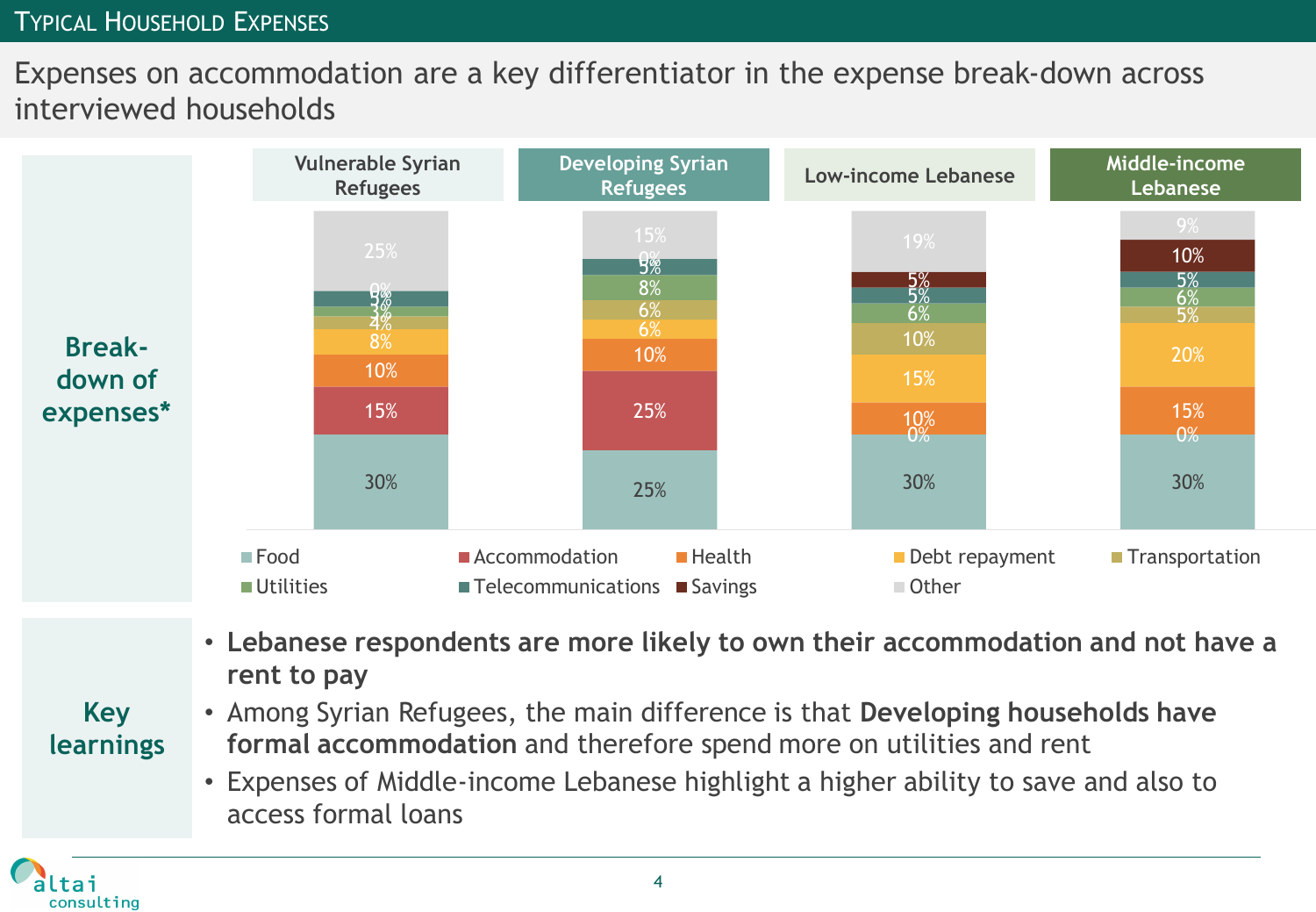## FINANCIAL SOLUTIONS USED

Surviving and Struggling households rely heavily on informal debt to finance their expenses on a monthly or seasonal basis

|                                         | <b>Vulnerable Syrian</b><br><b>Refugees</b>                                                                   | <b>Developing Syrian</b><br><b>Refugees</b>                                                                   | Low-income<br>Lebanese                                                                     | Middle-income<br>Lebanese                                                              |
|-----------------------------------------|---------------------------------------------------------------------------------------------------------------|---------------------------------------------------------------------------------------------------------------|--------------------------------------------------------------------------------------------|----------------------------------------------------------------------------------------|
| Net income<br>category                  | <b>Surviving</b><br>Negative income most<br>months, growing debt                                              | <b>Struggling</b><br>Frequent debt (especially<br>winter), almost unable to<br>save                           | <b>Struggling</b><br>Frequent debt (especially<br>winter), limited ability to<br>save      | <b>Managing</b><br>Likely to cover expenses<br>with income, limited<br>ability to save |
| Main mechanisms to<br>finance expenses  | <b>Buying on credit</b><br><b>Borrowing from F&amp;F</b>                                                      | <b>Buying on credit</b><br><b>Borrowing from F&amp;F</b>                                                      | <b>Borrowing from F&amp;F</b><br><b>Assistance from F&amp;F</b><br><b>Buying on credit</b> | Sufficient income<br><b>Savings</b><br><b>Borrowing from F&amp;F</b>                   |
| Access to formal<br>financial solutions | Access to money<br>transfers<br>Limited access to<br><b>MFIs</b><br>No access to other<br>formal institutions | Access to money<br>transfers<br>Limited access to<br><b>MFIS</b><br>No access to other<br>formal institutions | Access to all formal<br>institutions<br>Limited usage                                      | Access to all formal<br>institutions<br>More likely to use                             |

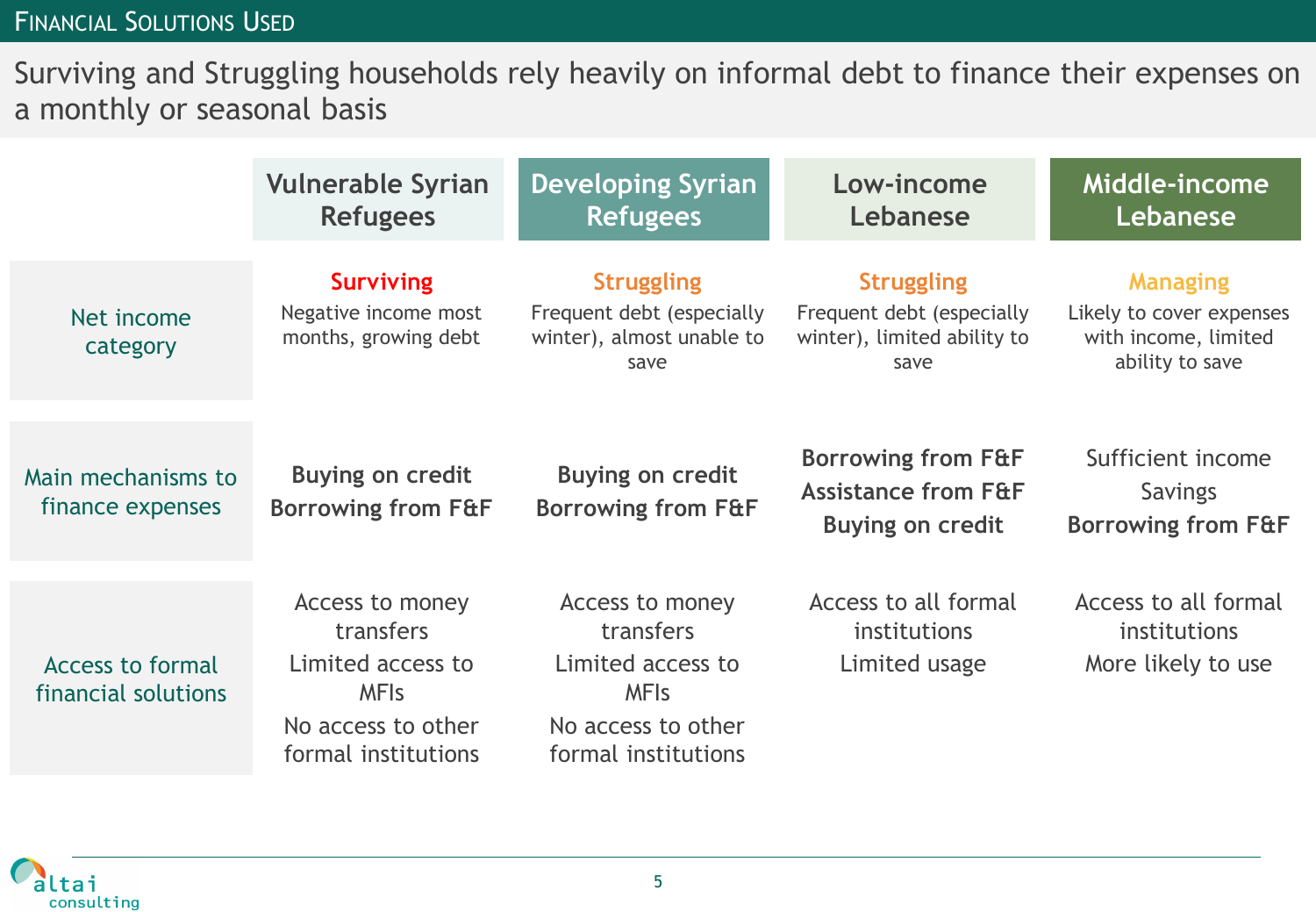## COPING WITH EXTERNAL SHOCKS

tai consulting

Health related issues are a key concern for respondents especially as coping often implies borrowing due to limited usage of insurance mechanisms

|                                     | <b>Vulnerable Syrian</b><br><b>Refugees</b>                                        | <b>Developing Syrian</b><br><b>Refugees</b>                              | Low-income<br>Lebanese                                                                     | Middle-income<br>Lebanese                                                   |
|-------------------------------------|------------------------------------------------------------------------------------|--------------------------------------------------------------------------|--------------------------------------------------------------------------------------------|-----------------------------------------------------------------------------|
| Most mentioned<br>shocks            | <b>Illness</b><br><b>Health emergencies</b><br>Accommodation<br><i>issues</i>      | <b>Illness</b><br><b>Health emergencies</b><br>Damaged/broken<br>assets  | <b>Illness</b><br><b>Health emergencies</b><br>Damaged/broken<br>assets                    | <b>Health emergencies</b><br><b>Illness</b><br>Loss of assets<br>Retirement |
| Coping mechanisms<br>used           | <b>Debt</b><br><b>UNHCR health</b><br>coverage<br>Selling assets<br><b>Sundugs</b> | <b>Debt</b><br><b>UNHCR coverage</b><br>Selling assets<br><b>Sundugs</b> | <b>Debt</b><br>Community assistance<br>Social Security<br>Selling assets<br><b>Sundugs</b> | Social Security<br><b>Savings</b><br>Insurance<br>Debt                      |
| <b>Formal financial</b><br>services | No access                                                                          | No access                                                                | Limited access to<br>social security and<br>Ministry of Public<br>Health (MoPH)            | Social Security<br>Private insurance<br>(rare)                              |

6